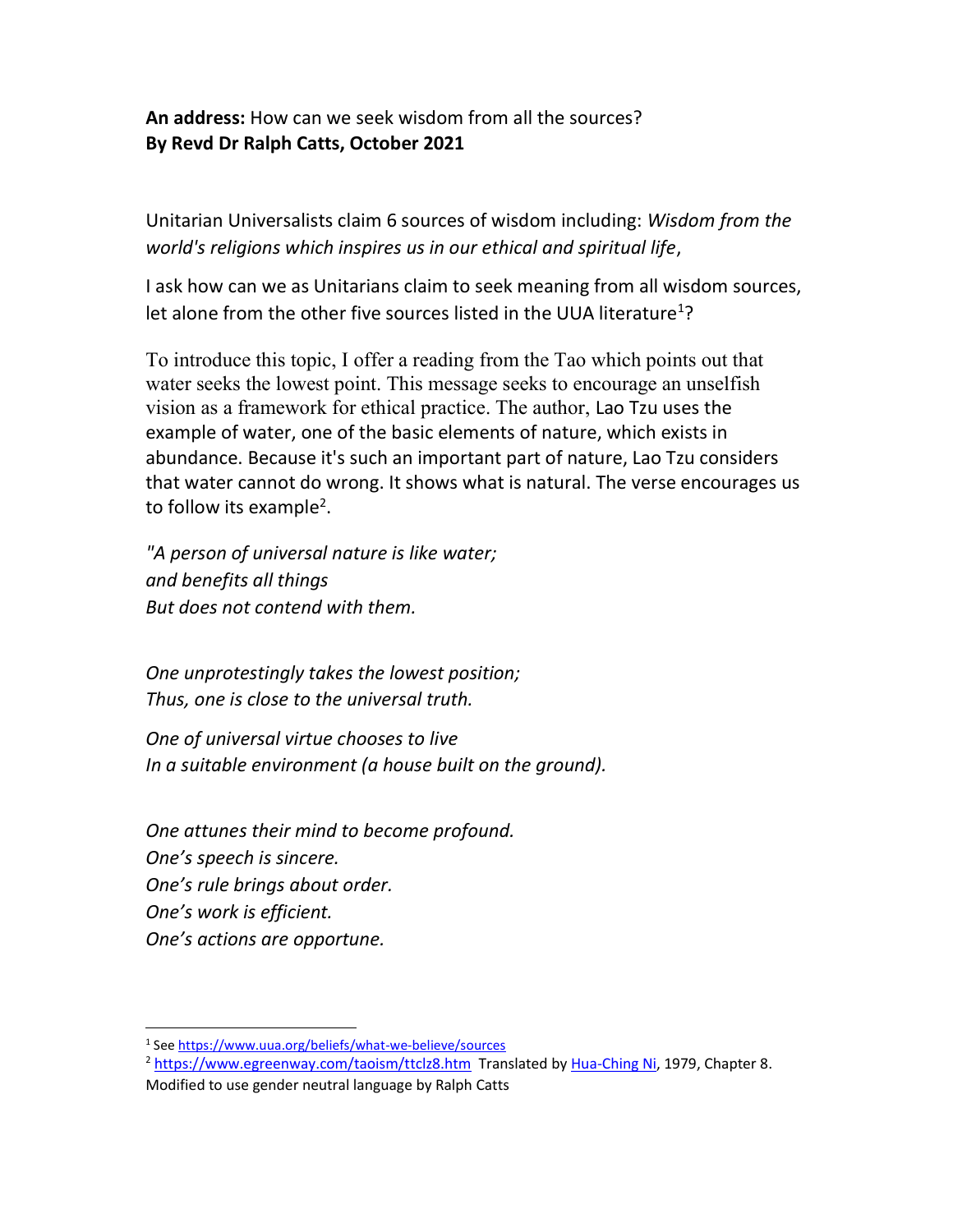One of deep virtue does not contend with people: Thus, such a person is above reproach."

The essence of water is its yielding. It flows downwards, as if constantly aspiring to be the lowest of all, and it does so with a minimum of force, rounding obstacles instead of striking at them, caressing its surroundings instead of tearing at them. In other chapters water is acknowledged as both a creative and a destructive force.

I also offer the story behind one paragraph from a Buddhist wisdom text that reports the sayings of the Buddha. Verse 348 is 'Free thyself from the past, free thyself from the future'.

The Story of Uggasena $3$ 

Once, a wandering theatrical troupe consisting of five hundred dancers and some acrobats came to Rajagaha and performed on the grounds of the palace of King Bimbisara for seven days. There, a young dancer who was the daughter of an acrobat sang and danced on top of a long bamboo pole. Uggasena, the young son of a rich man, fell desperately in love with this dancer and his parents could not stop him from marrying her. He married the young dancer and followed the troupe. As he was not a dancer nor an acrobat, he was not of much use to the party. So, as the party moved from place to place, he had to help carry boxes, and to drive the carts.

In course of time, a son was born to Uggasena and his wife, the dancer. To this child, the dancer would often sing a song which ran thus: "O you, son of the man who keeps watch over the carts; the man who carries boxes and bundles! O , you, son of the ignorant one who can do nothing!"

Uggasena heard the song; he knew that his wife was referring to him and he was very much hurt and depressed. So he went to his father-in-law, the acrobat, and requested him to teach him acrobatics. After a year's training, Uggasena became a skilful acrobat.

Then, Uggasena went back to Rajagaha, and it was proclaimed that Uggasena would publicly demonstrate his skill in seven days' time. On the seventh day, a long pole was put up and Uggasena stood on top of it. At a signal given from

<sup>3</sup> https://www.tipitaka.net/tipitaka/dhp/verseload.php?verse=348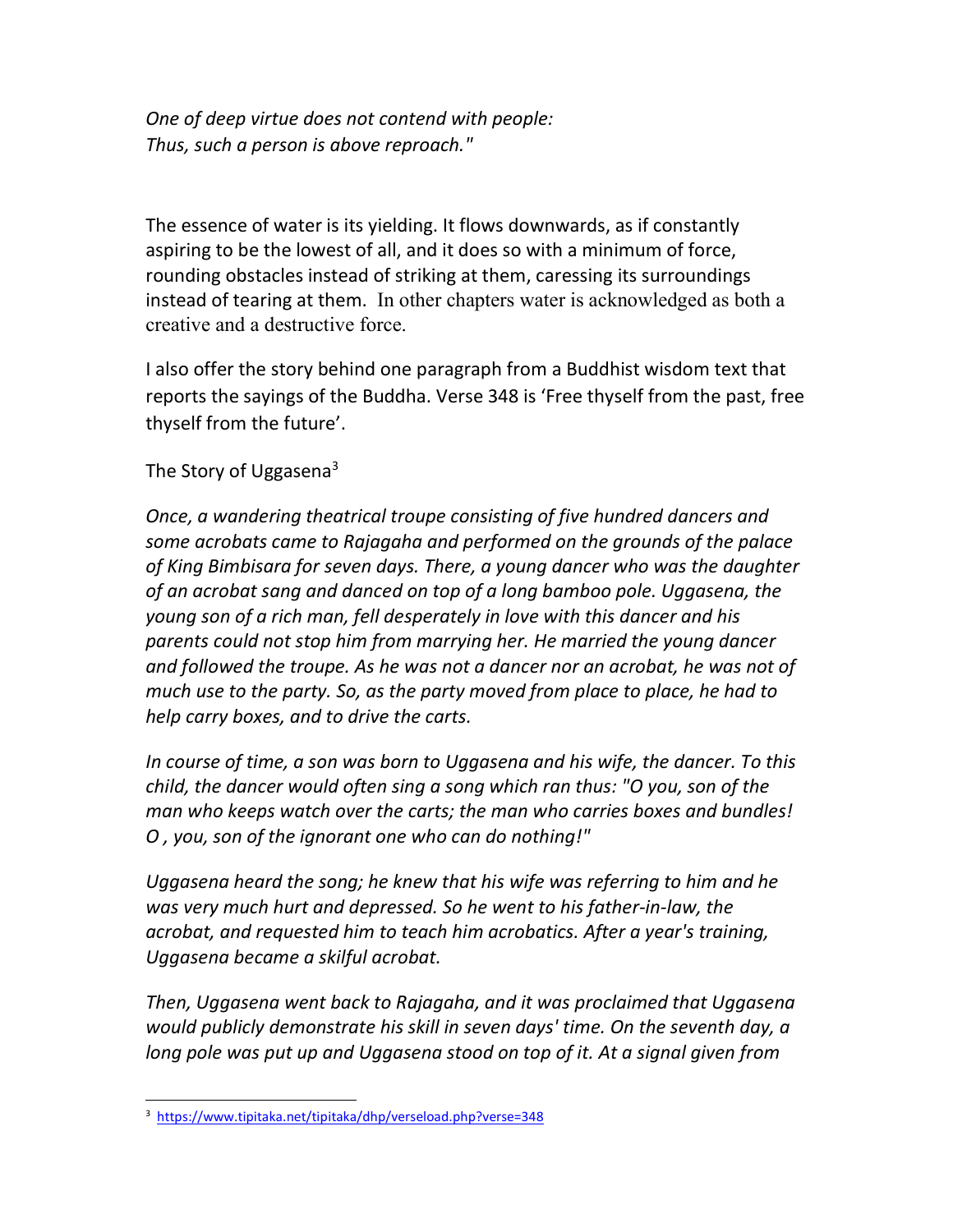below he somersaulted seven times on the pole. At about this time, the Buddha saw Uggasena in his vision and knew that time was ripe for Uggasena to attain arahatship. So, he entered Rajagaha and willed that the audience should turn their attention to him instead of applauding Uggasena for his acrobatic feats. When Uggasena saw that he was being neglected and ignored, he just sat on top of the pole, feeling very discontented and depressed.

The Buddha then addressed Uggasena,

"Uggasena, a wise man should abandon all attachment to the khandha aggregates and strive to gain liberation from the round of rebirths."

Then the Buddha spoke in verse as follows:

Verse 348: Give up the past, give up the future, give up the present. Having reached the end of existences, with a mind freed from all (conditioned things), you will not again undergo birth and decay.

At the end of the discourse Uggasena, who was still on top of the pole, attained arahatship. He came down and was soon admitted to the Order by the Buddha.

This text reminds us that the end of suffering is found in releasing anger and resentments.

If you search google for religious symbols you might find the following.

◎守宰幸争寧卐于●子 **+0+01%109\*+**  $\bullet$  +  $\circledast$  +  $\circledast$  +  $\circledast$  +  $\circledast$ 水谷伞了乐篇命十米非 **A ❸ ❀ ❹ <sup>④</sup> ④ ↑ T + T** 十一的的医术十十米米 ■ 高十卒+守お券⊙や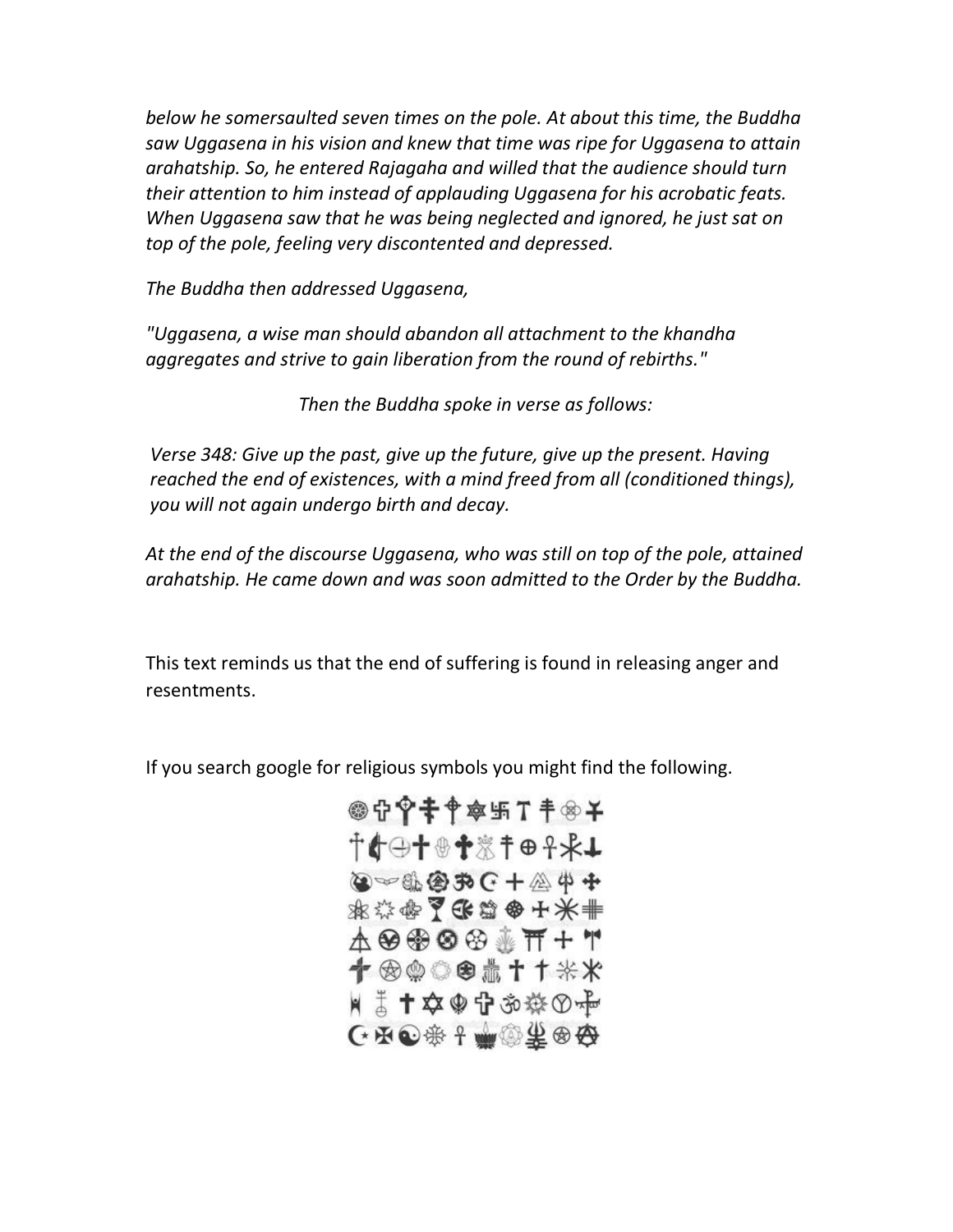Pause and consider just how much wisdom is potentially contained across the many faith traditions included in this image. Add to these diverse sources, the exponential growth in scientific knowledge in our global scientific culture.

We have heard very short extracts from two wisdom traditions. How can we as Unitarians claim to seek meaning from all wisdom sources, when we have so little time to acquire any level of understanding of each wisdom source?

One part of the answer is, to be found in our fellowships ethos statement which is to seek and find. In this we differentiate ourselves from most religions who proclaim a truth that followers must accept. But the task need not be as overwhelming as it looks, if we seek the essence of the wisdom in each tradition, rather than trying to understand the detail of the canon of each faith. I do not mean this to imply a superficial reading, and nor do I advocate picking a line here or there that we can take out of context. That is why I presented the two readings within a context. The reasoning behind my focus on seeking the principles behind the words is because this is what I believe addresses the human condition across diverse cultural and historical contexts.

We do not seek inspiration from the Dhammapada in order to adopt the Buddhist faith, just as for many of us, we do not seek inspiration from Mark's Gospel in order to adopt traditional Christian dogma. Rather we seek meaning and inspiration from the teachings of Jesus, the man who introduced to Jewish traditions the power of love for one's neighbour.

Each religious tradition has evolved in the context in which people lived their lives. It includes their sense of safety, from aggressive neighbours, from predators and from the natural environment, their culture, their technologies, and their understanding of the laws of nature. However, in each of the world's religious traditions, there are common themes and elements.

Each wisdom text is bound by the culture from which it is derived, and also from the time when it emerged. For example, the Jewish texts in the old testament reflect the periods of subjugation by the Babylonians, and the Q'uron reflects the place of jihad in the defence of the communities that followed the teachings of Mohammod.

It is the principles that inspired great wisdom traditions that endure, not the application of the principles to a particular time and place.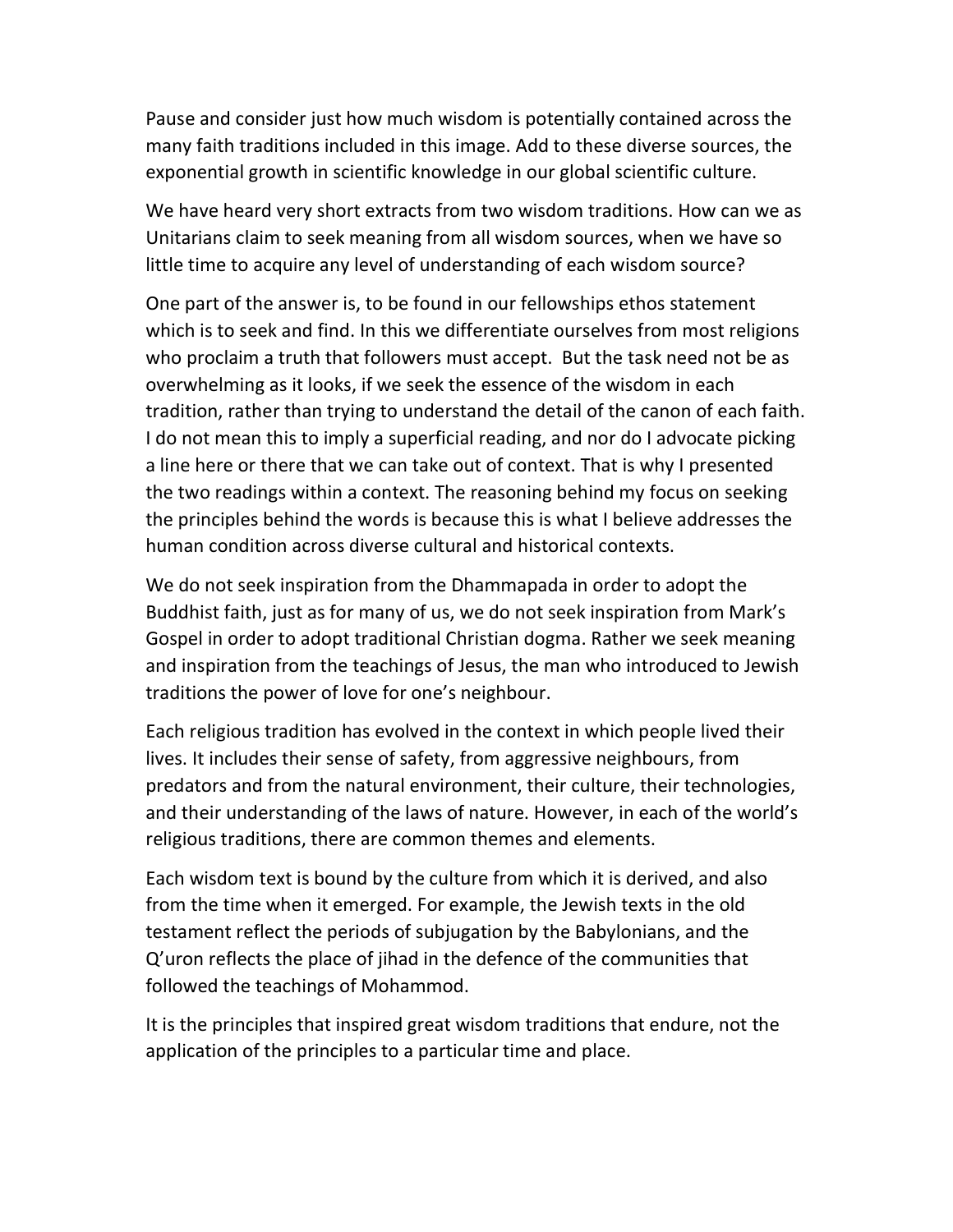When we say that we draw upon all wisdom traditions, it does not mean that we adopt all the beliefs that the followers of that tradition uphold. Rather we seek to draw inspiration for how we live today.

The symbolism in the Tao of the strength and power in water which seeks the lowest level, speaks of humility.

From the Tao we can also draw awareness that the true Tao cannot be expressed in words, just as our capacity to comprehend the spirit of life that dwells within us is diminished even by saying the words 'spirit of life'. Spiritual awareness cannot be fully explained in words, but can be experienced in meditation, and can be inspired by music.

From the wisdom of the Buddha we can identify the 4 Noble Truths about suffering. How can we use this advice in our materialistic world? It means being grateful for what we have and not to feel envy or resentment for what others might have, but also to express rightful anger for those who are treated unfairly, and to stand against exploitation. This can inspire our desire to collectively care for the weak and vulnerable among us. Our support for the Uluru statement is one example of how we can respond to suffering.

Both the printing press and the emergence of universities in the Middle Ages led to the opportunity for more people to gain new insights. The digital revolution now makes that possible for almost all human beings. We live at an extraordinary time in human existence. The access to information via the web allows us to draw upon wisdom sources that would otherwise be unavailable to us. And yet, very few will make the time in their life to seek the wisdom that can set them free. According to the Buddha it was thus 2,500 years ago. He observed that most people remain in a perpetual state of ignorance about the power of the spirit that dwells within.

Do not be daunted by the challenge of Unitarianism. Seek the principles that underpin each wisdom tradition and then apply those principles to your current situation. And join with others who are also seekers of wisdom.

Among our Unitarian Universalist communities there are individuals who have made a significant effort to understand particular wisdom traditions. I have Unitarian friends who bring insights from the Sufi tradition, and from Christian teachings. I and others have had the opportunity to study with Buddhist monks. In 6 years of such opportunities, and in subsequent reading, I have developed an understanding of the sources of suffering, and I adopted and